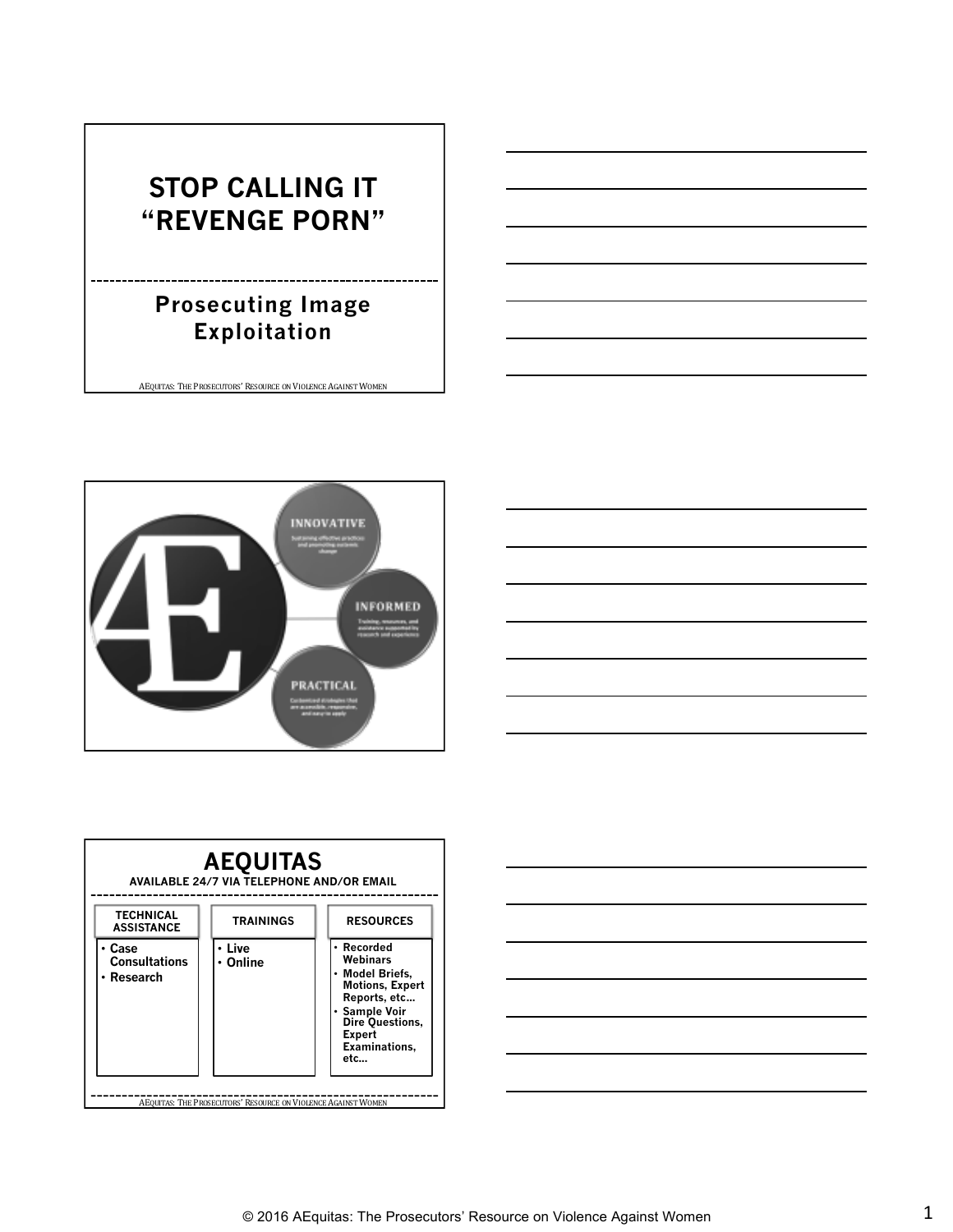## **SUPPORT**

This project was supported by Grant No. 2009-TA-AX-K024 awarded by the U.S. Department of Justice, Office on Violence Against Women (OVW). The opinions, findings, and conclusions, or recommendations expressed in this presentation are those of the authors and do not necessarily reflect the views of the Department of Justice.

AEQUITAS: THE PROSECUTORS' RESOURCE ON VIOLENCE AGAINST WOMEN

## **FAIR USE**

This presentation includes the creative work of others. This property is being used by permission or under claim of "fair use" (17 USC § 107). This presentation was created pursuant to fair use guidelines and further use or distribution is prohibited.

**AEQUITAS:** THE PROSECUTORS' RESOURCE ON VIOLENCE AGAINST WOMEN

### **OBJECTIVES**

◉ Identify crimes of image exploitation and available statutes that may be used to hold offenders accountable.

- ◉Make charging decisions that hold offenders accountable for the full extent of their criminal behavior.
- ◉Assist the jury in understanding the devastating effects of the crime on the victim and the defendant's responsibility for that harm.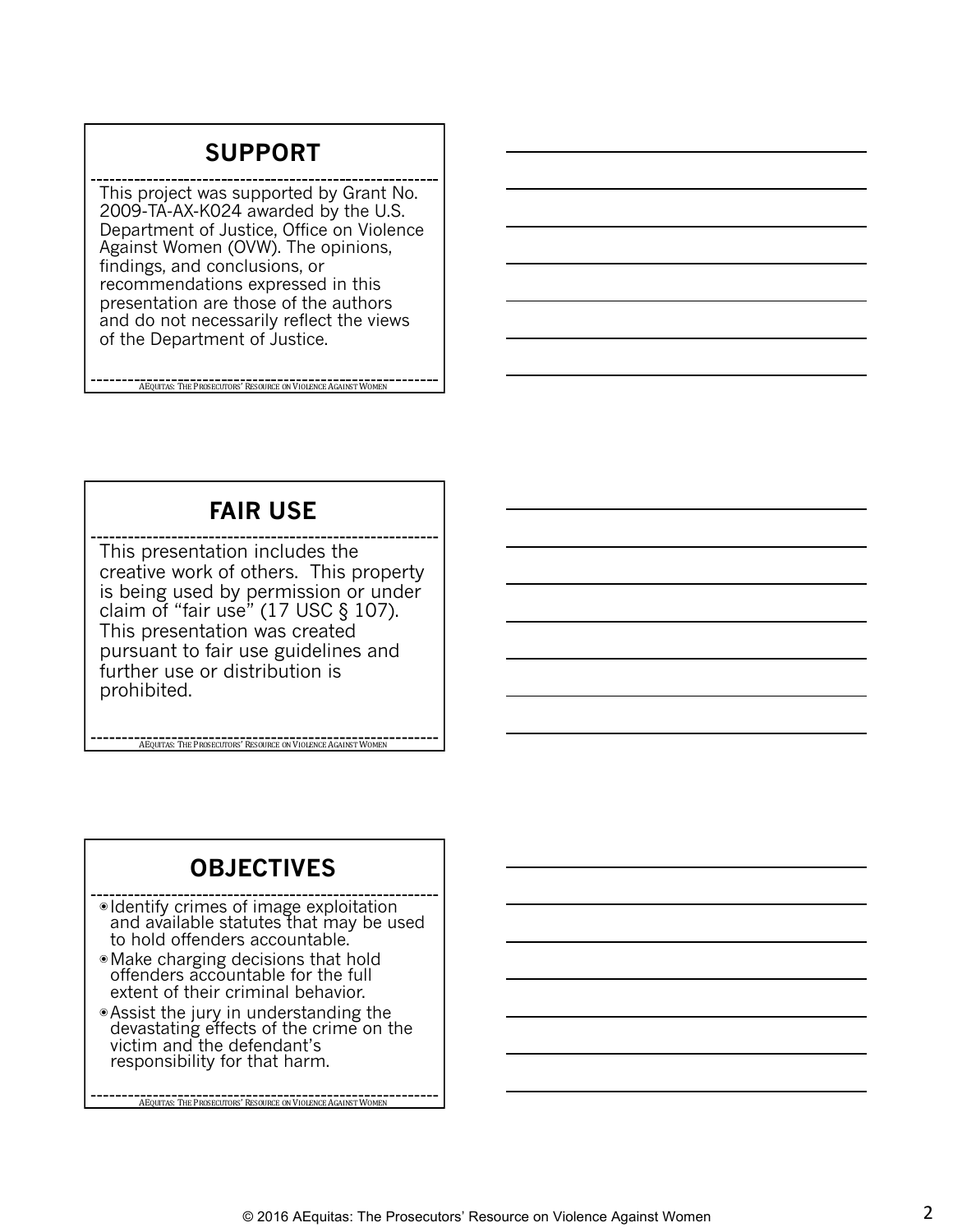# **WHAT IS IMAGE EXPLOITATION?**

AEQUITAS: THE PROSECUTORS' RESOURCE ON VIOLENCE AGAINST WOMEN

#### **IMAGE EXPLOITATION** Nonconsensual creation, possession, or distribution of an image or images of the victim nude, semi-nude, engaged in consensual sexual activity, or being sexually assaulted

*This isn't about porn; this is about humiliation. There's [sic] plenty [of] naked women on the Internet who are there by their free will and would love to be looked at. I'm not one of them. That's the appeal of this. It's humiliation.*

*'Online rape' is a hard way to say it, but it's the only way I can make sense of the violation part. You're sexualizing a person and getting off on the fact that she doesn't want to be there.*

"Elizabeth," anonymous victim of image exploitation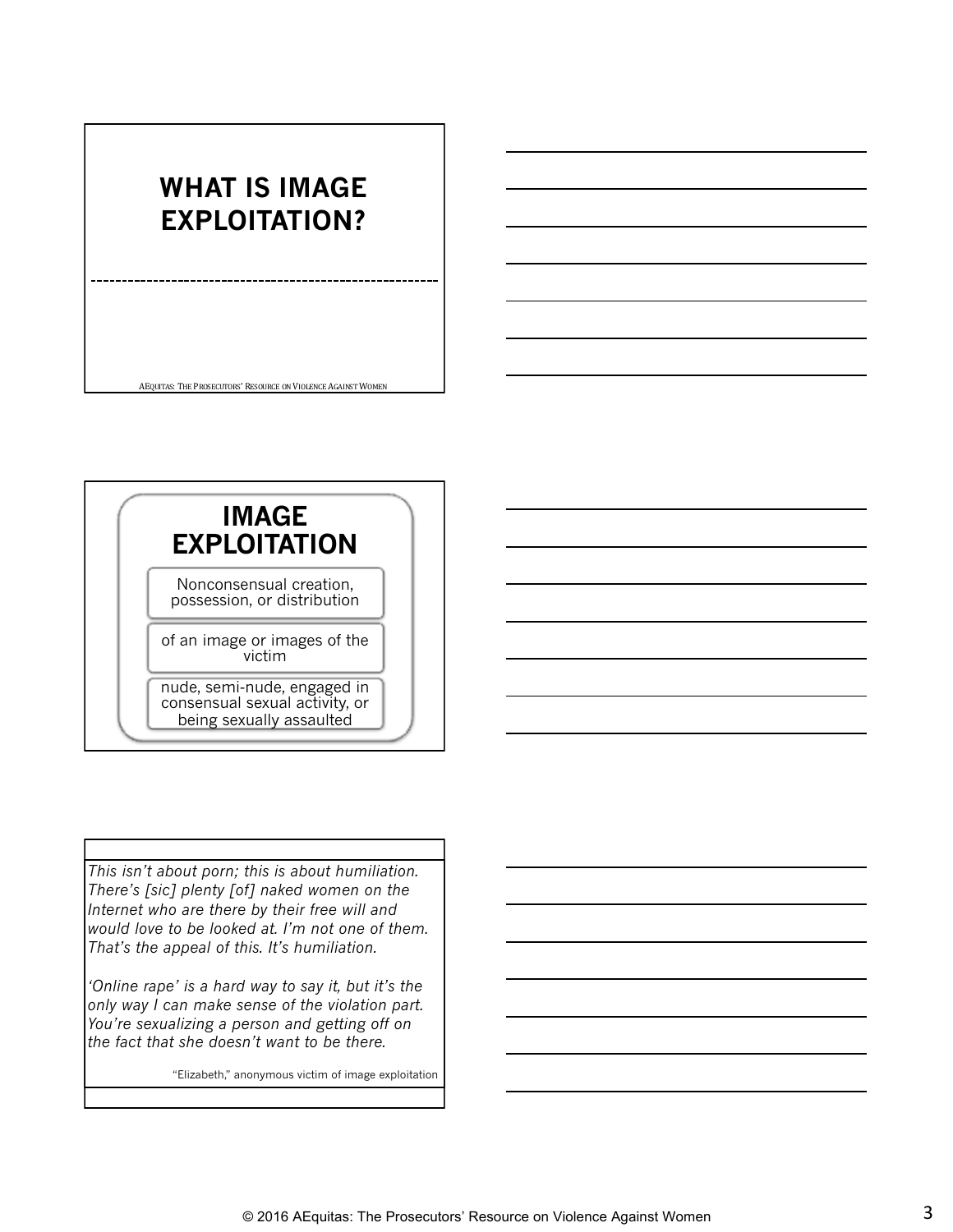## **What might "images" include?**

## **How might images be distributed?**

AEQUITAS: THE PROSECUTORS' RESOURCE ON VIOLENCE AGAINST WOMEN





### **What type of harm do victims experience?**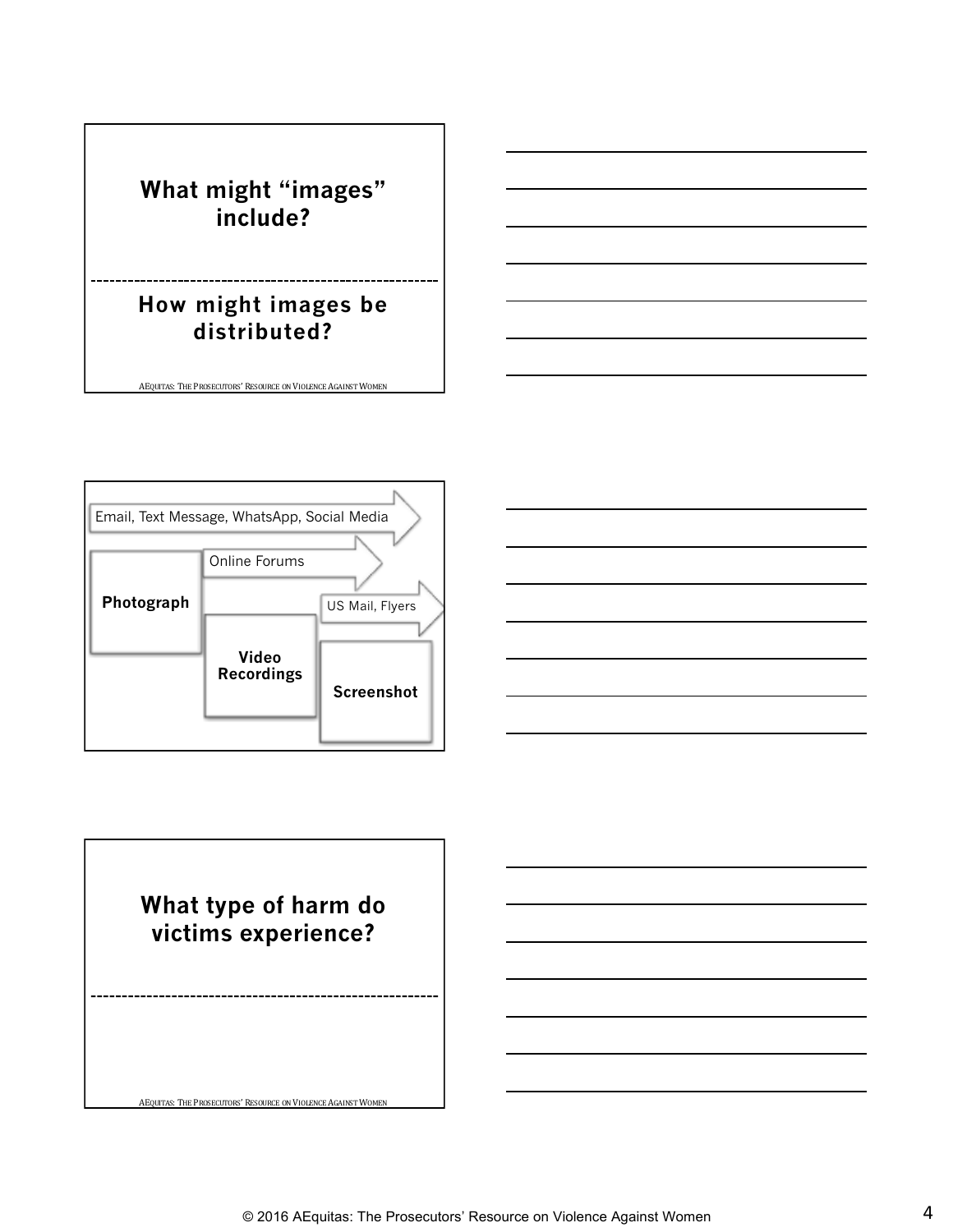







*"Every day of my life I live in constant fear that someone will see my pictures and recognize me and that I will be humiliated all over again. It hurts me to know someone is looking at them—at me—when I was just a little girl being abused for the camera. I did not choose to be there, but now I am there forever in pictures that people are using to do sick things. I want it all erased. I want it all stopped. But I am powerless to stop it just like I was powerless to stop my uncle.... My life and my feelings are worse now because the crime has never really stopped and will never really stop.... It's like I am being abused over and over and over again."*

> Paroline v. United States, 134 S. Ct. 1710, 1717 (2014) (quoting an impact statement provided by the victim)

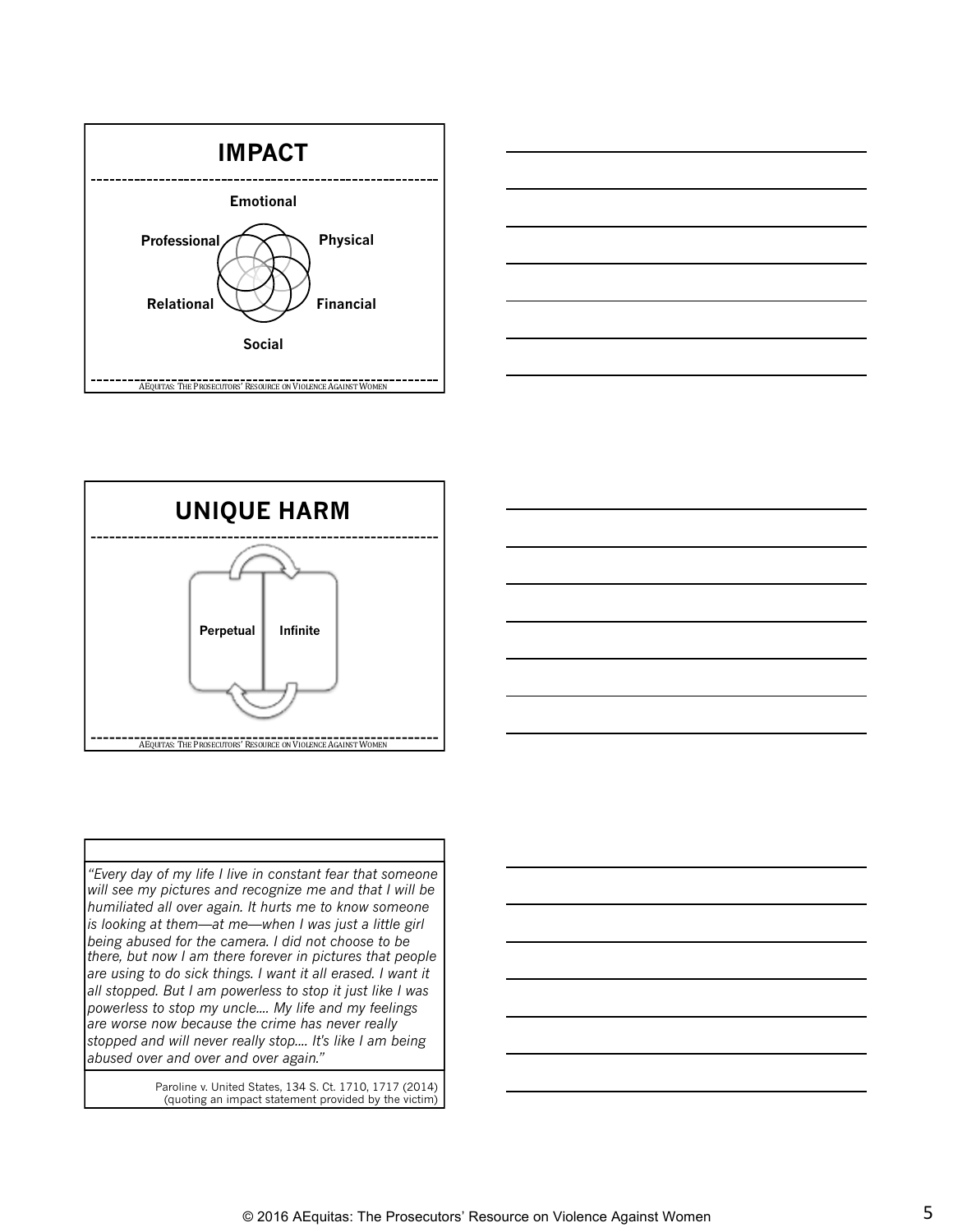#### **CHALLENGES TO PROSECUTION**

No comprehensive statute that addresses crimes of image exploitation

- Patchwork
- Imperfect
- Untested
- Narrowly tailored
- Ever changing technology

AEQUITAS: THE PROSECUTORS' RESOURCE ON VIOLENCE AGAINST WOMEN

### **VICTIM BLAMING**

Attitudes of investigators, prosecutors, judges, and juries

- ●Focus on the victim's behavior, not the offender's
- ●"If you don't want this to happen, don't take photos"
- ●"Boys will be boys" attitude allows offenders to escape accountability

**AEQUITAS: THE PROSECUTORS' RESOURCE ON VIOLENCE AGAINST WOMEN** 

## **VARIATIONS AND EXAMPLES OF IMAGE EXPLOITATION**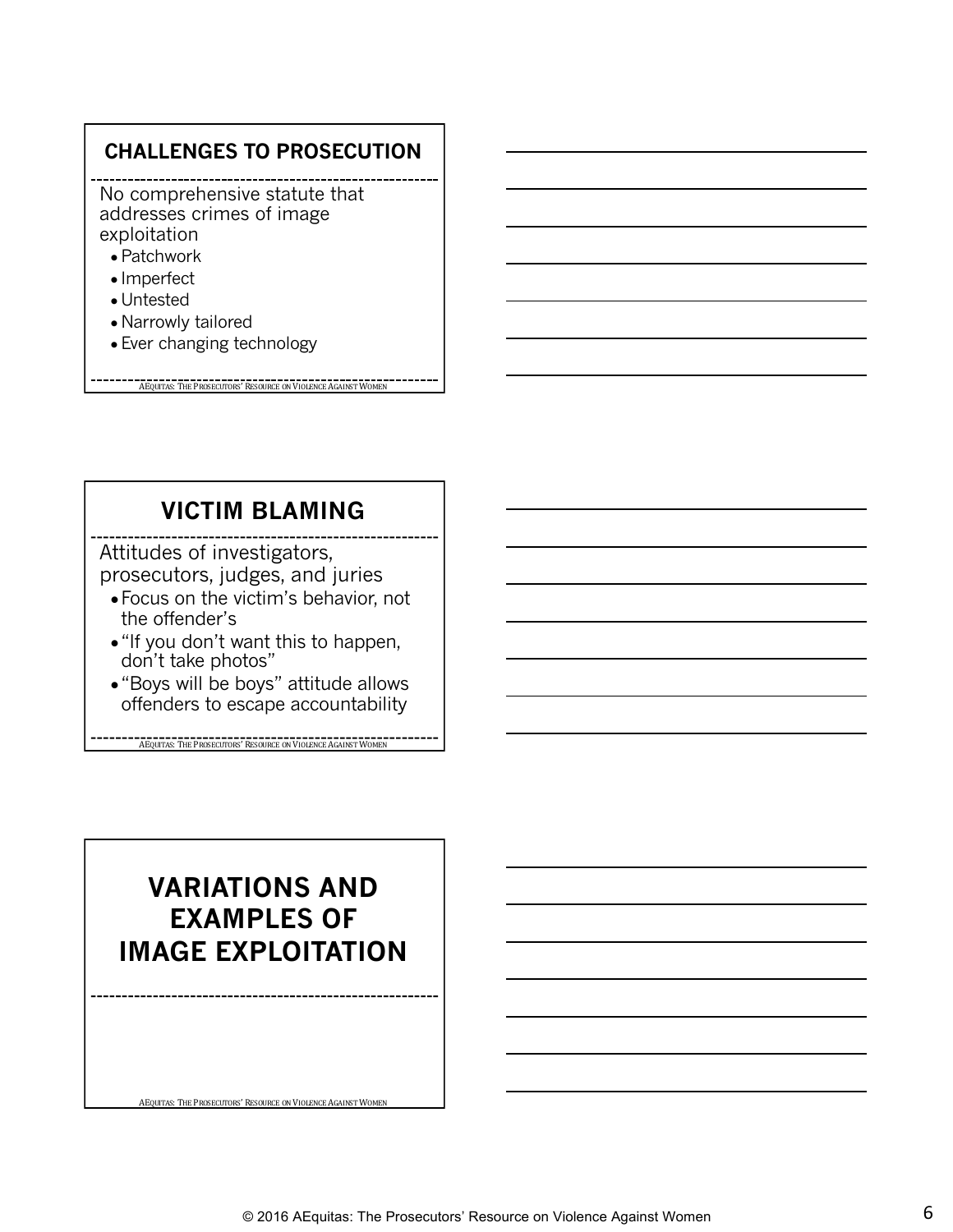



#### **"SEXTING"**

- ◉Sending provocative text or images via a communication device; cell phones, social media, third-party applications
- ◉Research shows that sexting is typically an emotionally-driven behavior
- ◉Spotlight is on teenagers engaging in this behavior

**AEQUITAS: THE PROSECUTORS' RESOURCE ON VIOLENCE AGAINST WOMEN** 

### **HOW COMMON IS SEXTING?**

- ◉Research driven by concerned parents and advocates fearful that juveniles would be charged with child pornography
- ◉Studies vary widely
	- $1\% 33\%$
	- Range of methods used can explain wide variance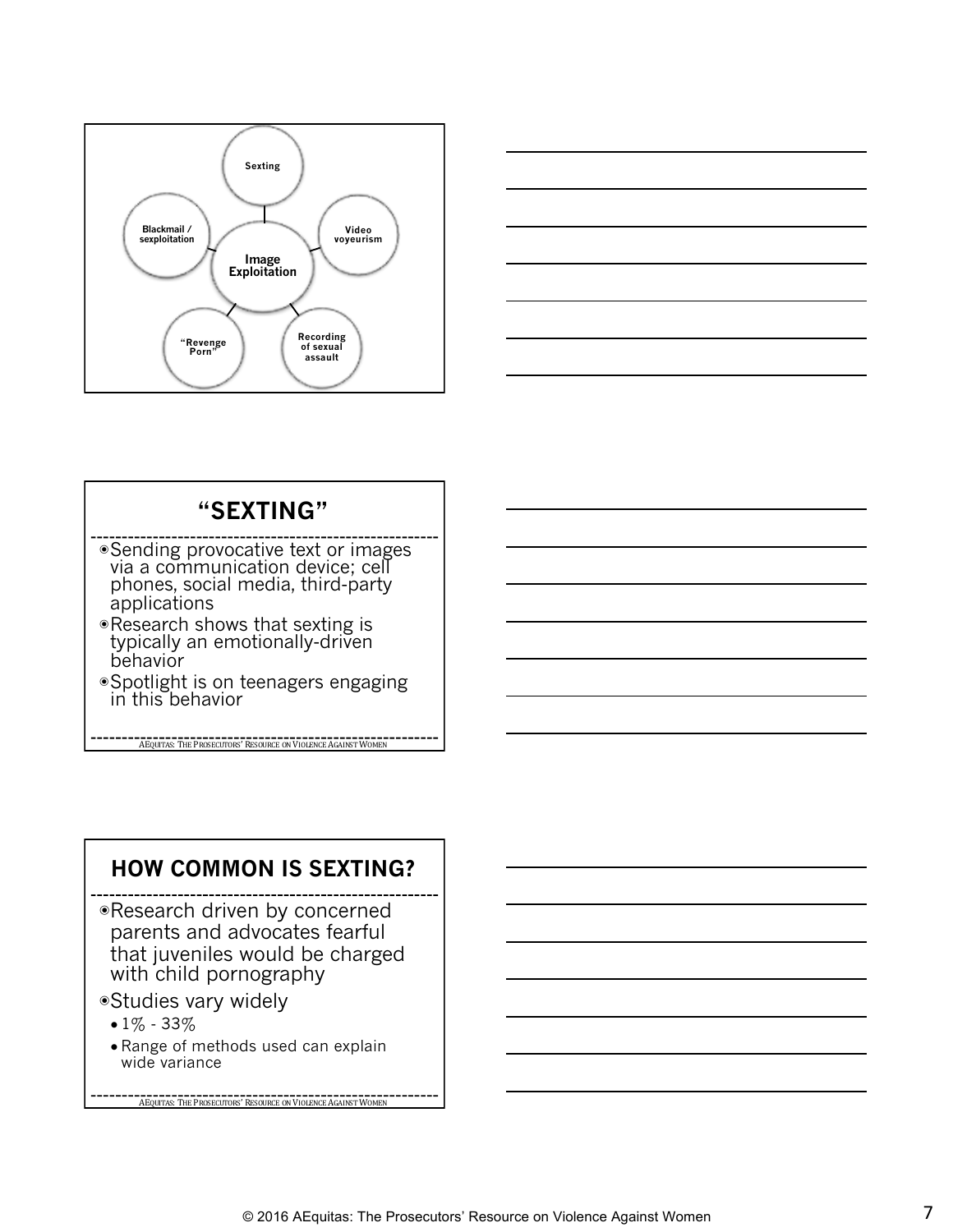## **VIDEO VOYEURISM**

- ◉Generally, crime occurs where offenders secretly photograph or videotape a victim in a place where the victim has an expectation of privacy
- ◉Statutes vary and are being rewritten to address changes in technology and offender behavior

**AEQUITAS: THE PROSECUTORS' RESOURCE ON VIOLENCE AGAINST WOMEN** 

**CAVEAT RE: "REVENGE PORN"**

### **"REVENGE PORN"**

AEQUITAS: THE PROSECUTORS' RESOURCE ON VIOLENCE AGAINST WOMEN

◉Image depicting nudity or sexual activity that is consensually taken or shared, but is then distributed without consent of knowledge of victim

◉Typically intended to embarrass, harass, or harm the victim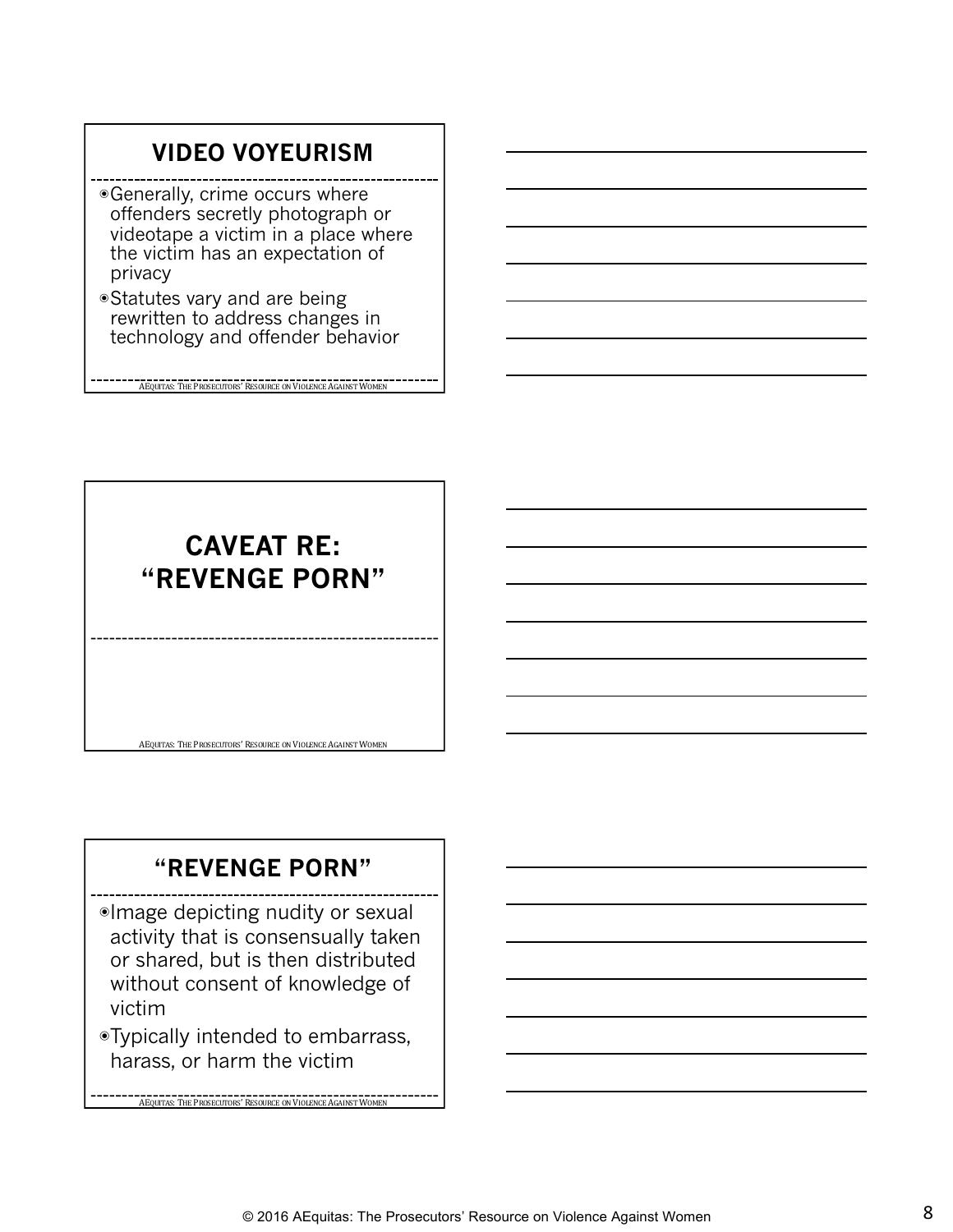| <b>NONCONSENSUAL DISTRIBUTION</b>                             |                                                              |
|---------------------------------------------------------------|--------------------------------------------------------------|
| Can vary<br>$\bullet$ Scope<br>$\bullet$ Intent               | Posting online may<br>include "doxxing":                     |
| $\bullet$ Harm                                                | Providing personal<br>identifying<br>information<br>publicly |
| AEQUITAS: THE PROSECUTORS' RESOURCE ON VIOLENCE AGAINST WOMEN |                                                              |



### **"SEXPLOITATION"**

Perpetrators with access to explicit images may blackmail victims

- Demand actions
- Extort money
- Sexual favors

#### **"SEXPLOITATION" CONT'D**

**AEQUITAS:** THE PROSECUTORS' RESOURCE ON VIOLENCE AGAINST WOMEN

◉Legally possess images

- ●Distribute images without consent
- ◉Gain access illegally via hacking

- ●Computer
- ●Email
- ●Smart phone
- ●Social media accounts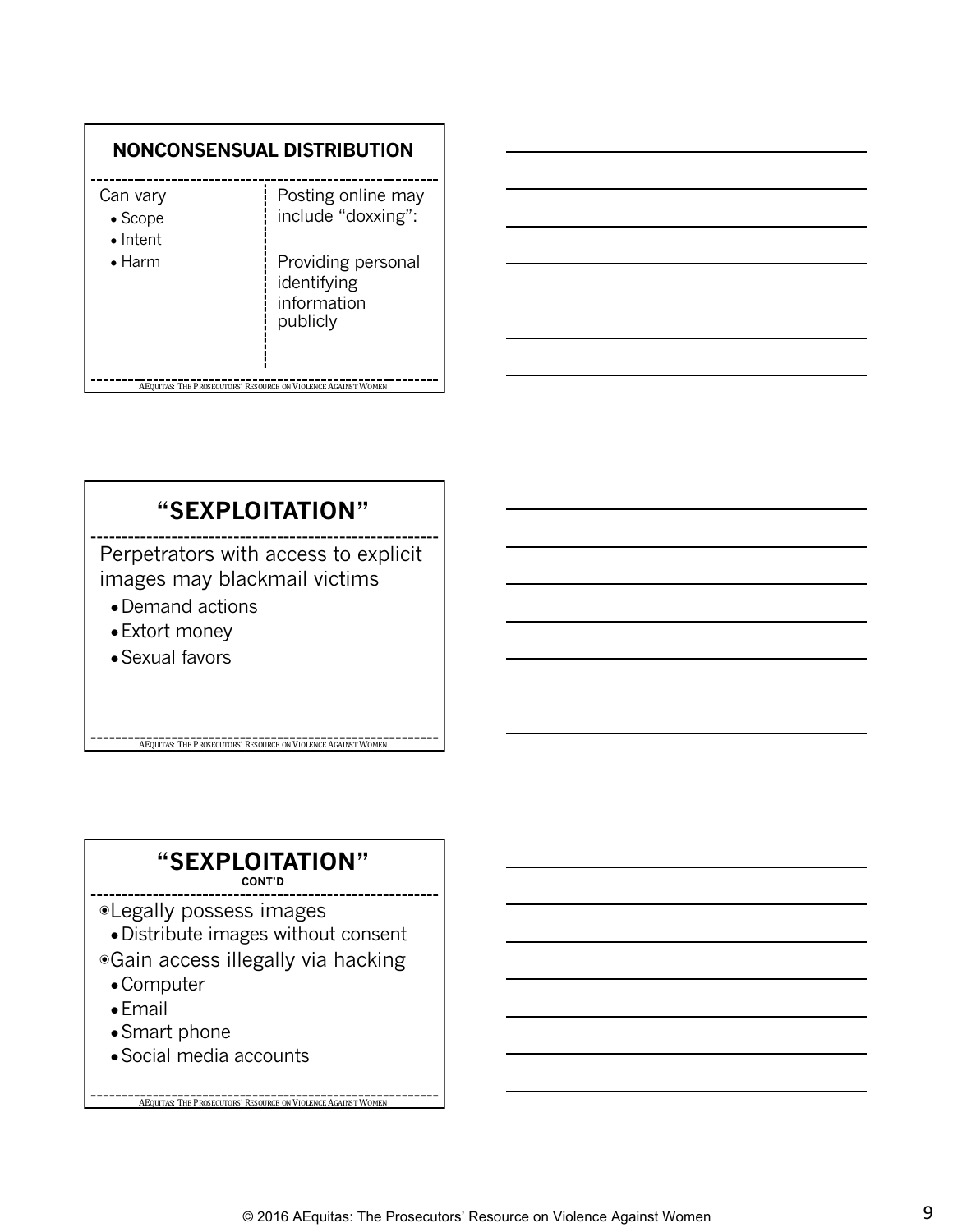# **PROSECUTING IMAGE EXPLOITATION**

#### **Implementing Existing and Identifying Emerging Laws**

AEQUITAS: THE PROSECUTORS' RESOURCE ON VIOLENCE AGAINST WOMEN





## **STALKING LAWS**

Typical statute will include language requiring the prosecution to prove that the offender engaged in a course of conduct with the intent to threaten, cause distress, or harass the victim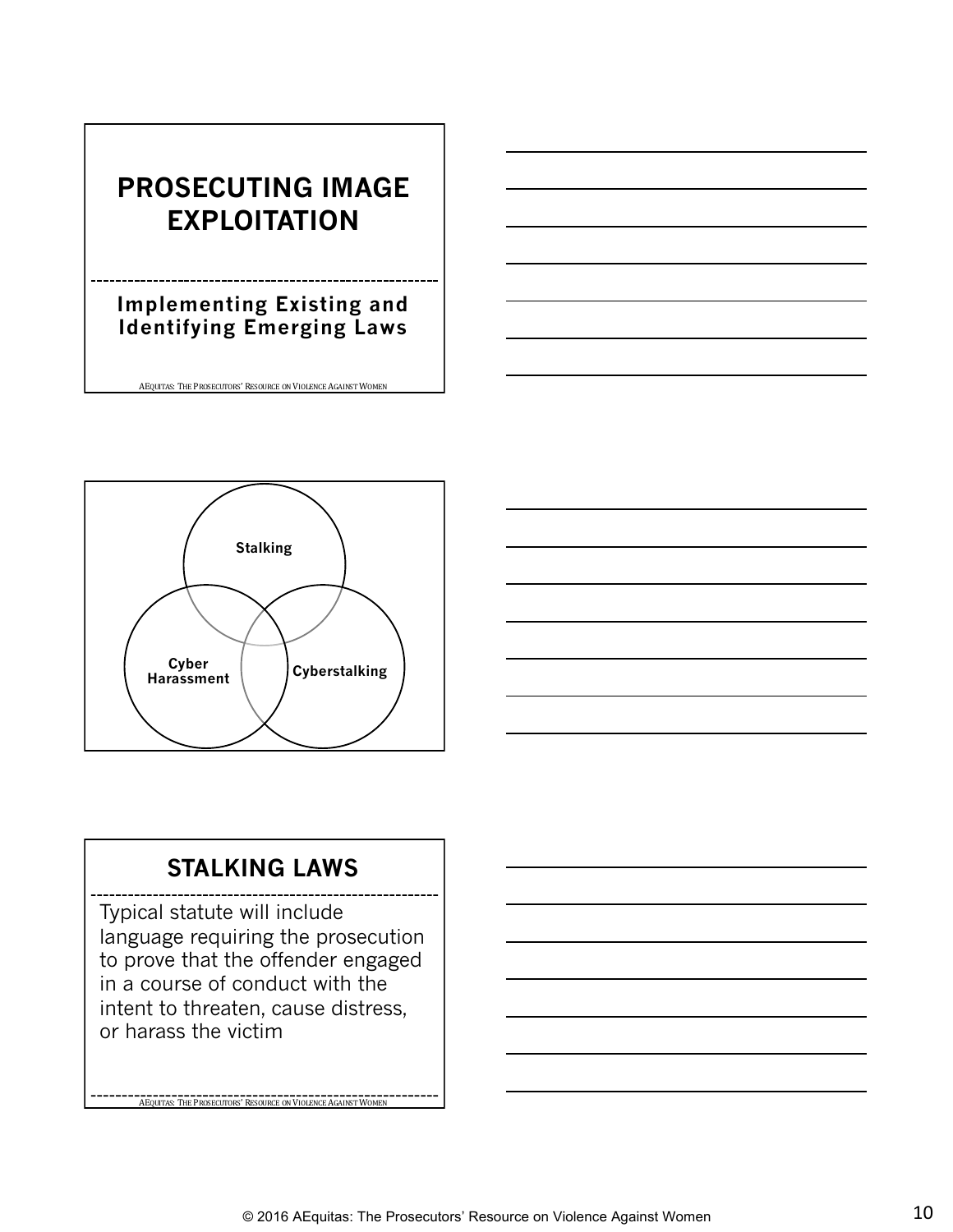# **COURSE OF CONDUCT**

Repeated behavior

- How may this be applied where an offender sends an image to multiple people?
- ●What about one post that is viewed by multiple people?

AEQUITAS: THE PROSECUTORS' RESOURCE ON VIOLENCE AGAINST WOMEN

### **INTENT**

Typically, statutes include an "intent" element

- ●Intent to harass
- ●Intent to cause distress
- ●Intent to harm

## **CHALLENGES**

**AEQUITAS:** THE PROSECUTORS' RESOURCE ON VIOLENCE AGAINST WOMEN

◉"Course of conduct"

◉Communication not directly sent to the victim

- ◉Proof of intent
- ◉Misdemeanor charge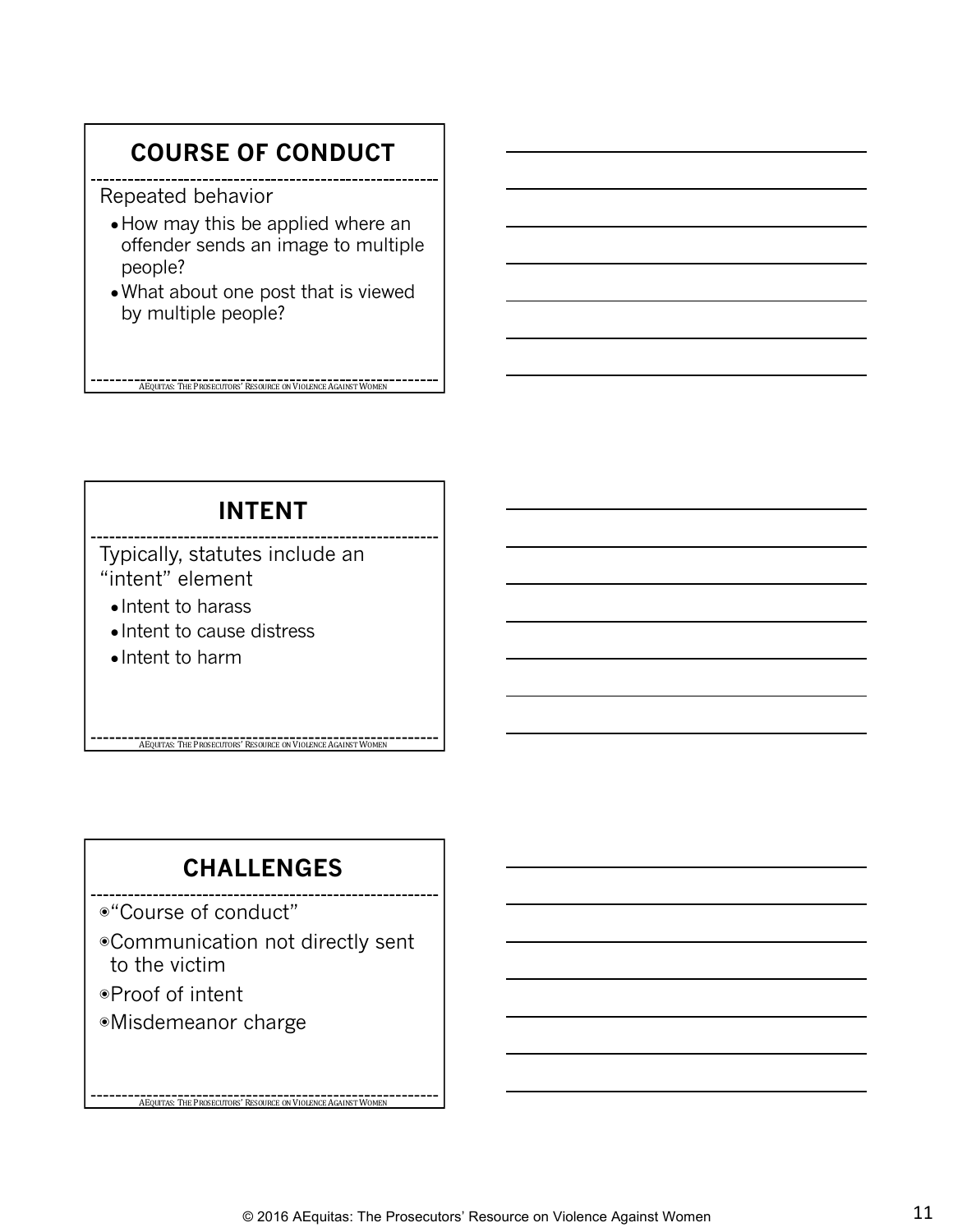



#### **IN THE NEWS… NEW YORK TIMES, JUNE 1, 2015**

AEQUITAS: THE PROSECUTORS' RESOURCE ON VIOLENCE AGAINST WOMEN

Supreme Coart Ocerturns Consiction in Online Threats Case, Citing Intent

WASHINGTON - The Supreme Court on Monday made it harder to prosecute people for threats made on Facebook and other social media, reversing the conviction of a Pennsylvania man who directed brutally violent language against his estranged wife.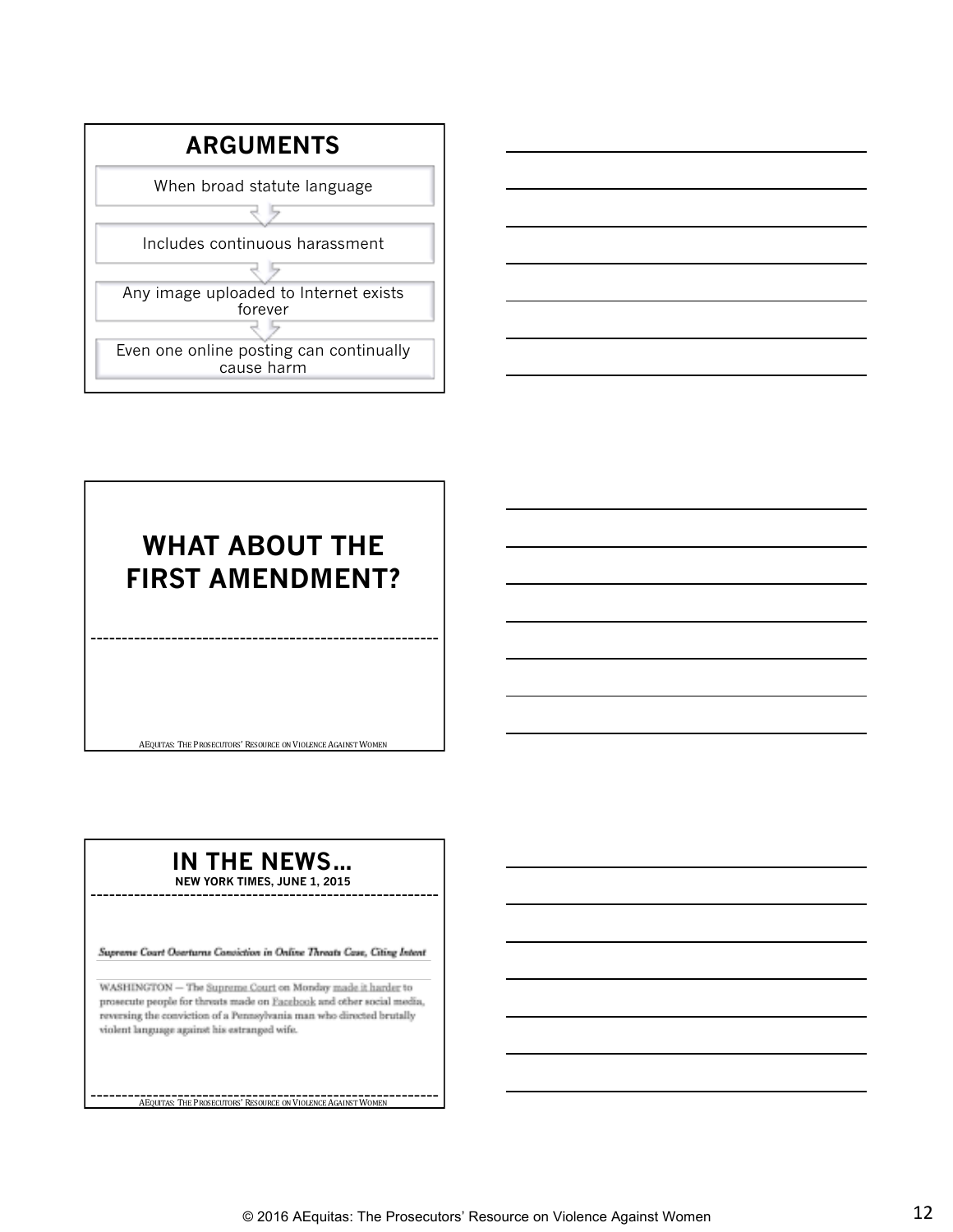



## **THE CRIME**

**18 U.S.C. § 875(C)** 

"Whoever transmits in interstate or foreign commerce any communication containing any threat to kidnap any person or any threat to injure the person of another" commits a federal offense.

#### **SUPREME COURT'S OPINION**

**AEQUITAS: THE PROSECUTORS' RESOURCE ON VIOLENCE AGAINST WOMEN** 

- ◉ Statute didn't specify mental element for "threat"
- ◉ Trial court erred by implying a *negligence* standard (that a "reasonable person" would realize recipient would understand it as a threat)

Teresa Garvey & Joan Meier, *Keep Calm and Understand* Elonis v. U.S*.,* AEQUITAS (Aug. 15, 2015), http://www.aequitasresource.org/trainingDetail.cfm?id=123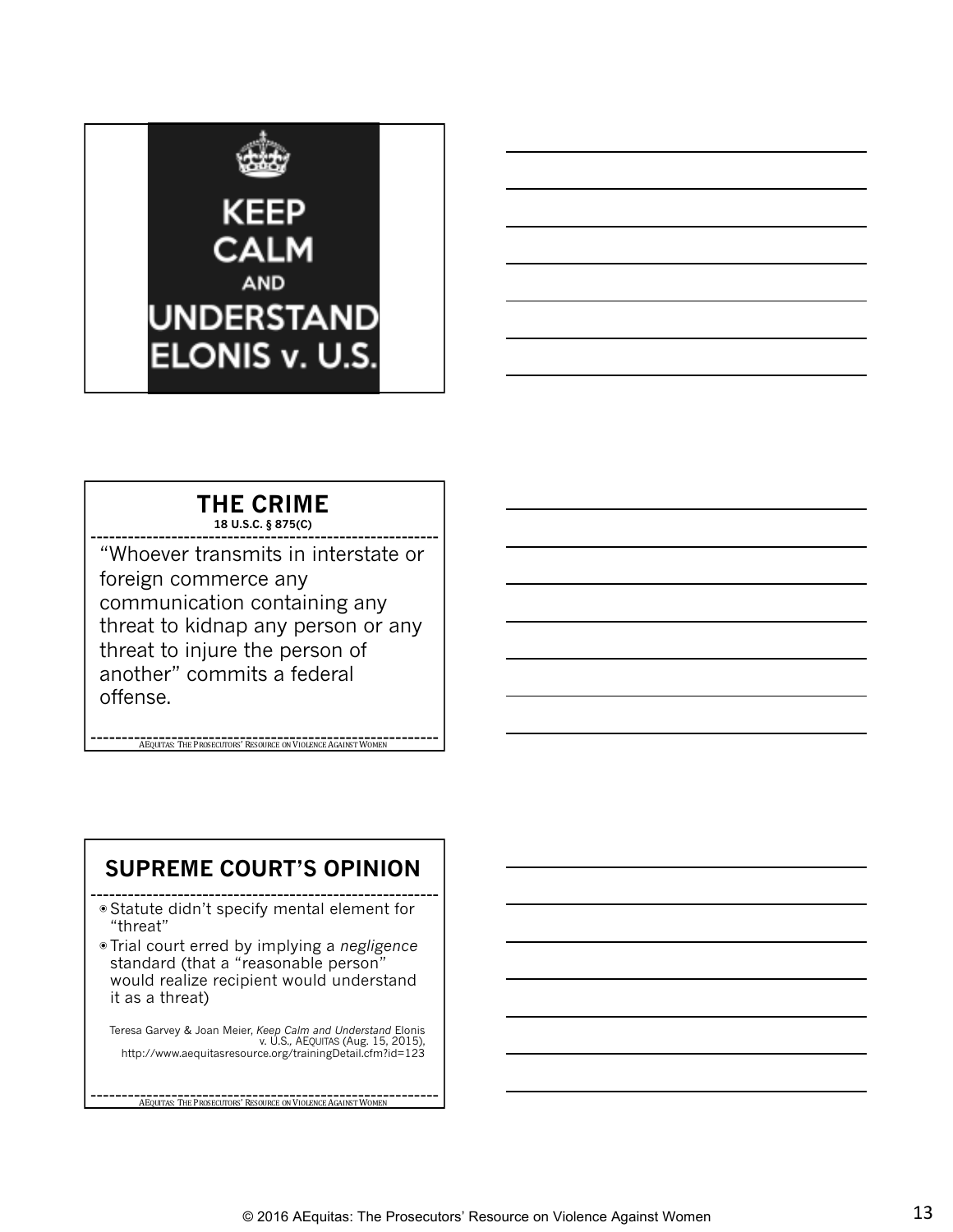#### **RECORDINGS OF SEXUAL ASSAULTS**

- ◉Overall increase in crimes being recorded and posted online or shared among social network
- ◉With sexual assault, this compounds harm of assault leading to essentially perpetual harm

AEQUITAS: THE PROSECUTORS' RESOURCE ON VIOLENCE AGAINST WOMEN

### **RECORDINGS**

**CONT'D**

- ◉Victim's assault becomes part of public domain
- ◉Consequences for those who film or share assault

**AEQUITAS:** THE PROSECUTORS' RESOURCE ON VIOLENCE AGAINST WOMEN

- Charged with assault
- Charged with crimes of image exploitation
- Other charges as applicable

#### **VIDEO VOYEURISM AND INVASION OF PRIVACY**

- ◉Federal government and every state has laws protecting individual privacy rights ◉Video voyeurism
	- ◉Invasion of privacy
- ◉Illegal to secretly film or photograph someone nude or engaged sexually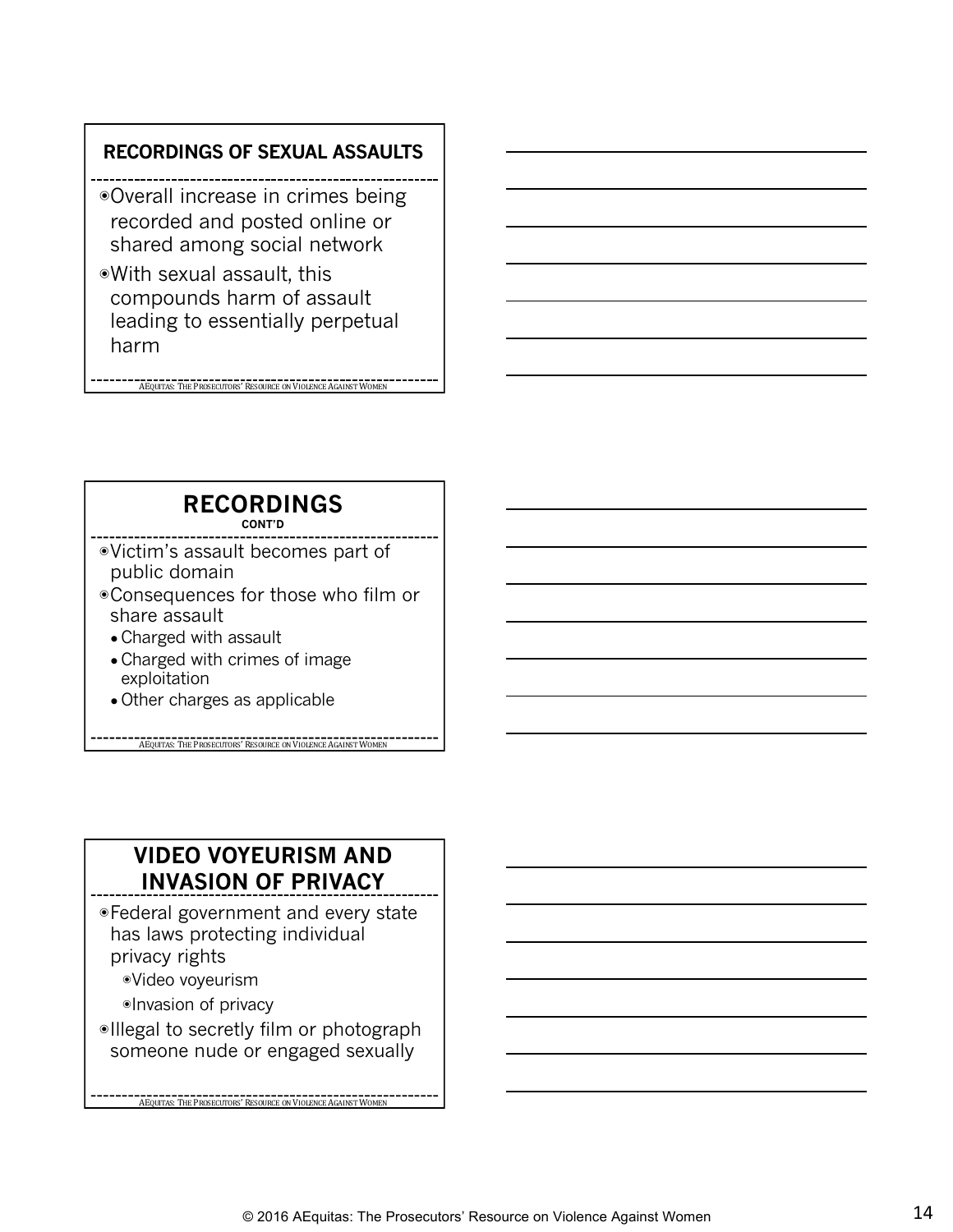## **CHALLENGES**

- ◉When statutes require victims to be "unaware" of recording or that the recording be done in secret
	- What if the victim is aware of recording, but does not give consent?
	- What if the victim is unconscious?
- ◉Significant gap in exploitation law

**AEQUITAS: THE PROSECUTORS' RESOURCE ON VIOLENCE AGAINST WOMEN** 

#### **CHALLENGES CONT'D**

◉Problematic application of laws

- State v. Glas, 147 Wash.2d 410 (2002) ◉Washington Supreme Court ◉Statute failed to include public space
- ◉Challenges when statutes out of date with criminal behavior
	- Facilitated by ever-changing technology

**AEQUITAS: THE PROSECUTORS' RESOURCE ON VIOLENCE AGAINST WOMEN** 

## **PRACTICE TIPS**

◉Prosecutors should seek to adapt voyeurism and invasion of privacy law

◉Victim always has an expectation of privacy when engaging in sexual activity, especially when being sexually assaulted

**AEQUITAS: THE PROSECUTORS' RESOURCE ON VIOLENCE AGAINST WOMEN** 

◉Argue that sexual assault is the "ultimate invasion of privacy"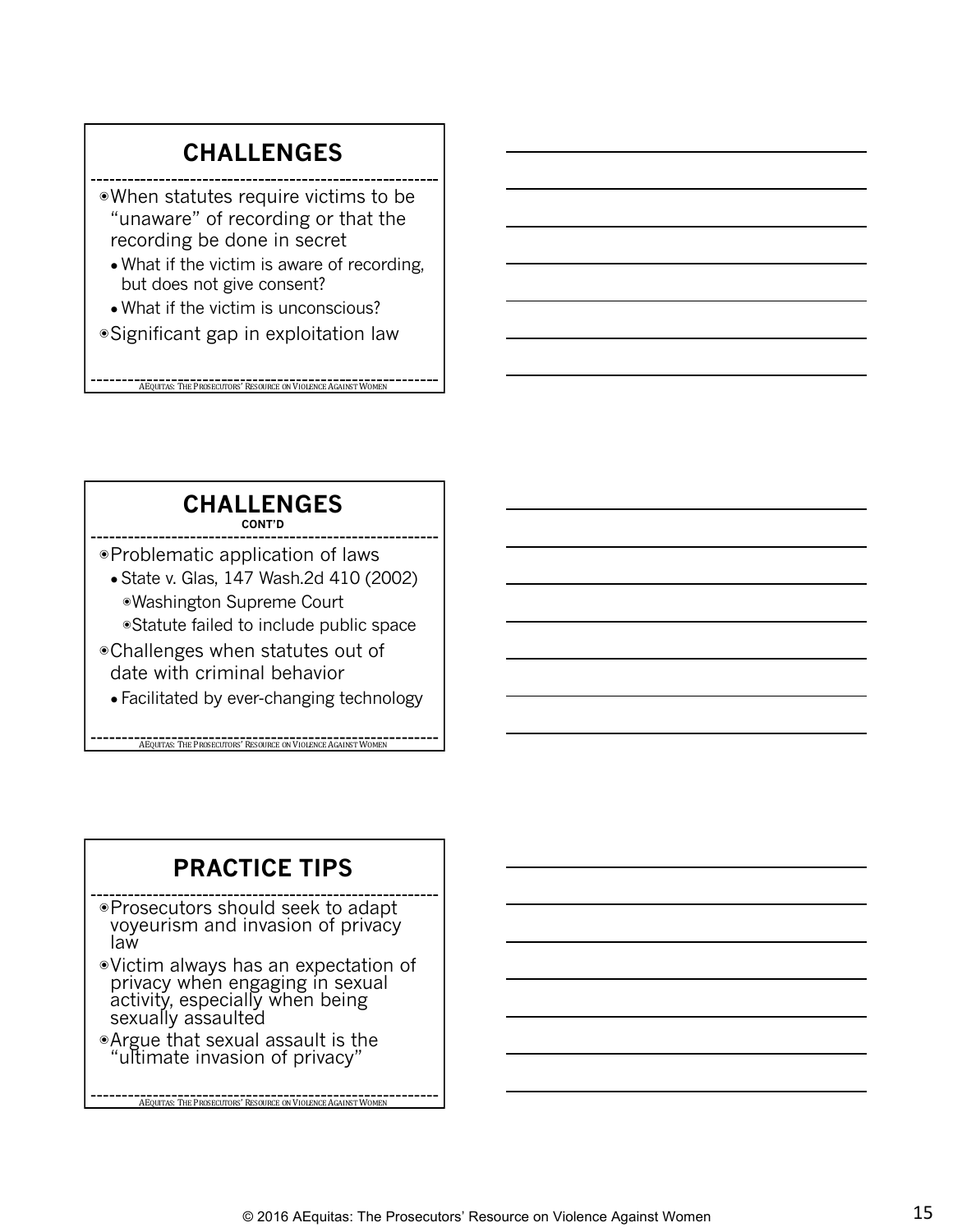#### **CHARGE CO-OCCURRING CRIMES**

Examine role of person making the recording

- ●More than bystander
- ●Accomplice liability
- Conspiracy charges may apply
- Charge with failure to report a crime

AEQUITAS: THE PROSECUTORS' RESOURCE ON VIOLENCE AGAINST WOMEN

| <b>THEFT BY EXTORTION OR</b><br><b>BLACKMAIL</b>              |                                                                                      |  |
|---------------------------------------------------------------|--------------------------------------------------------------------------------------|--|
| THEFT STATUTES APPLY                                          | <b>BLACKMAIL STATUTES</b><br><b>APPLY</b>                                            |  |
| Offender unlawfully<br>gained control of<br>image             | Anyone threatening<br>to release explicit<br>images unless<br>certain demands<br>met |  |
| AEQUITAS: THE PROSECUTORS' RESOURCE ON VIOLENCE AGAINST WOMEN |                                                                                      |  |



### **CHALLENGES**

Typically, theft, extortion, and blackmail offenses are usually graded by the monetary value of the "thing"

• Creative arguments about value may be necessary

**AEQUITAS:** THE PROSECUTORS' RESOURCE ON VIOLENCE AGAINST WOMEN

• Charge multiple counts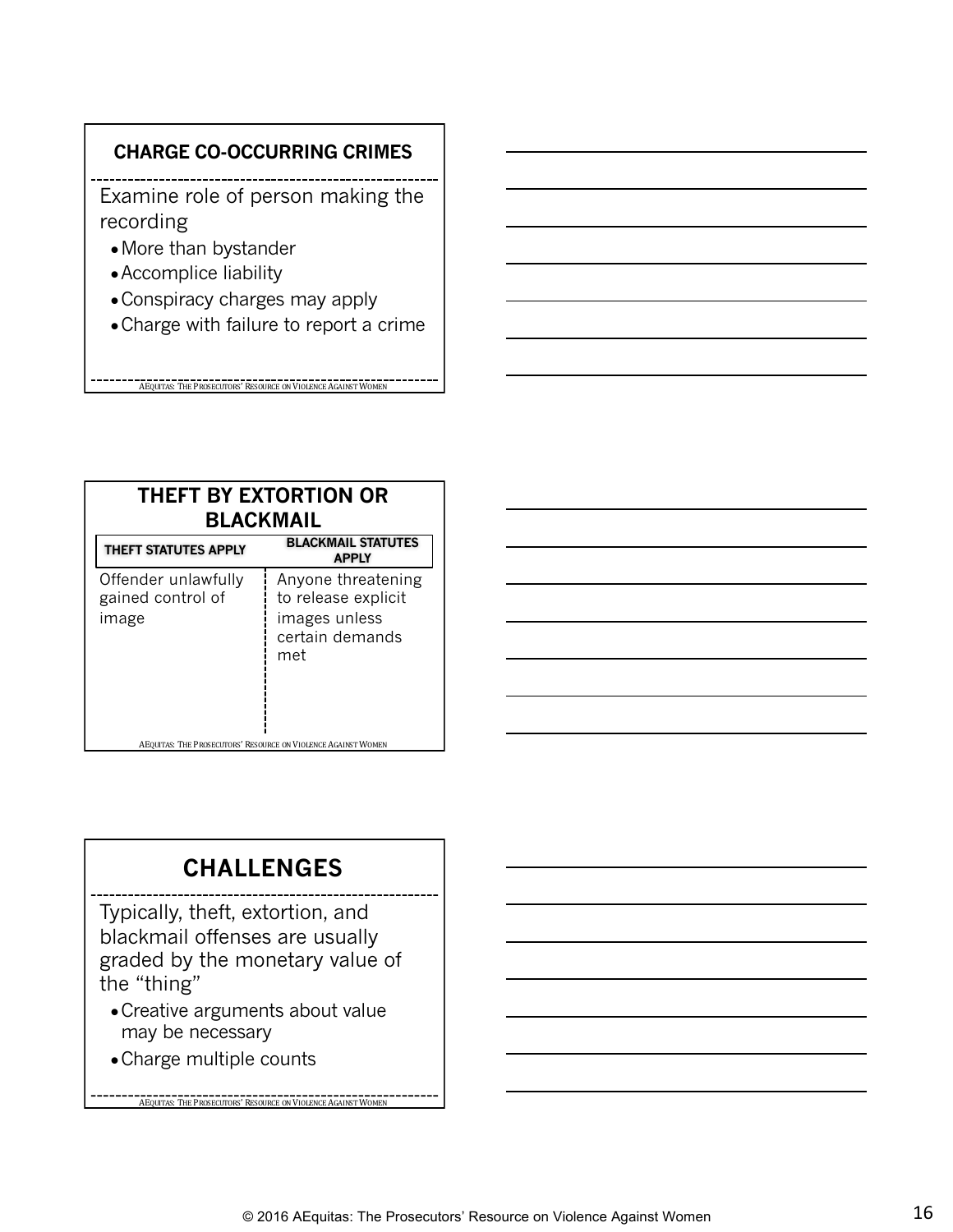# **HACKING OR TRESPASS**

- ◉Some victims never shared images
	- Law enforcement can gather computer forensic evidence
- ◉Prosecute using computer trespass or "hacking" statutes

**AEQUITAS:** THE PROSECUTORS' RESOURCE ON VIOLENCE AGAINST WOMEN

**"SEXTING" AND CHILD PORNOGRAPHY**

- ◉Crimes of image exploitation and particularly "sexting" may violate federal and state child pornography statutes
- ◉Great concern that "typical teenage" behavior may be criminalized and lead to juveniles being branded sexual offenders

**AEQUITAS:** THE PROSECUTORS' RESOURCE ON VIOLENCE AGAINST WOMEN

## **ADULTS & "SEXTING"**

- ◉Not in itself illegal between adults, but may lead to "revenge porn"
- ◉Adults soliciting images from children should be prosecuted under child pornography and other existing sexual offense laws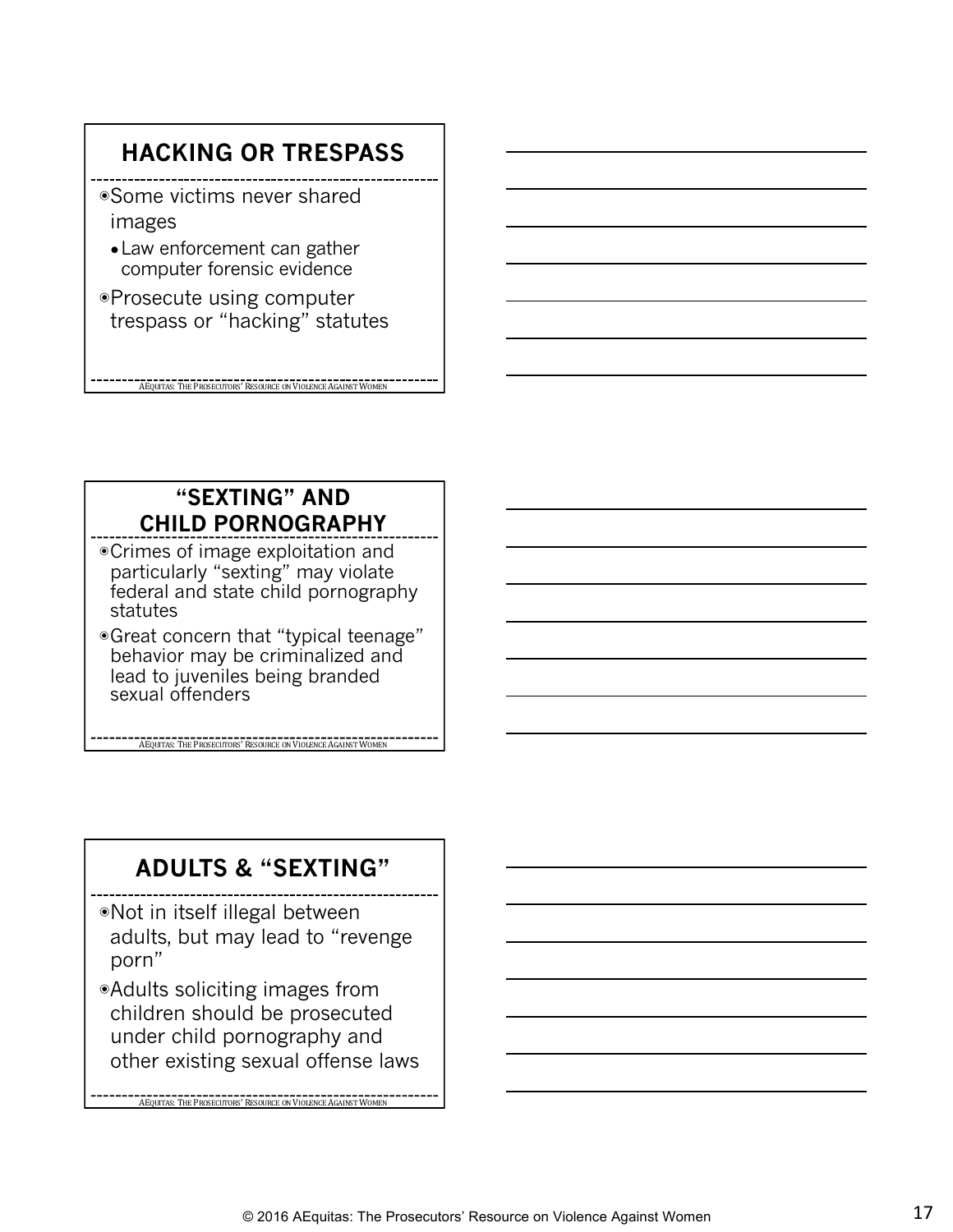## **JUVENILES "SEXTING"**

Sexting as sexual abuse vs. experimental adolescent phase

- 20 states have modified statutes or enacted "sexting" statutes
- ●Affirmative defenses available based on the victim's age, lack of distribution, and lack of coercion used to elicit the creation and/or transmission

**AEQUITAS:** THE PROSECUTORS' RESOURCE ON VIOLENCE AGAINST WOMEN

#### **EXAMPLES**

◉Nebraska,

- Juvenile can assert affirmative defense
- NEB. REV. STAT. § 28-813.01 ◉Nevada
	- Allows for affirmative defense
	- Misdemeanor-level punishment
	- Juvenile cannot be registered as sexual offender

**AEQUITAS: THE PROSECUTORS' RESOURCE ON VIOLENCE AGAINST WOMEN** 

NEV. REV. STAT. ANN. § 200.737



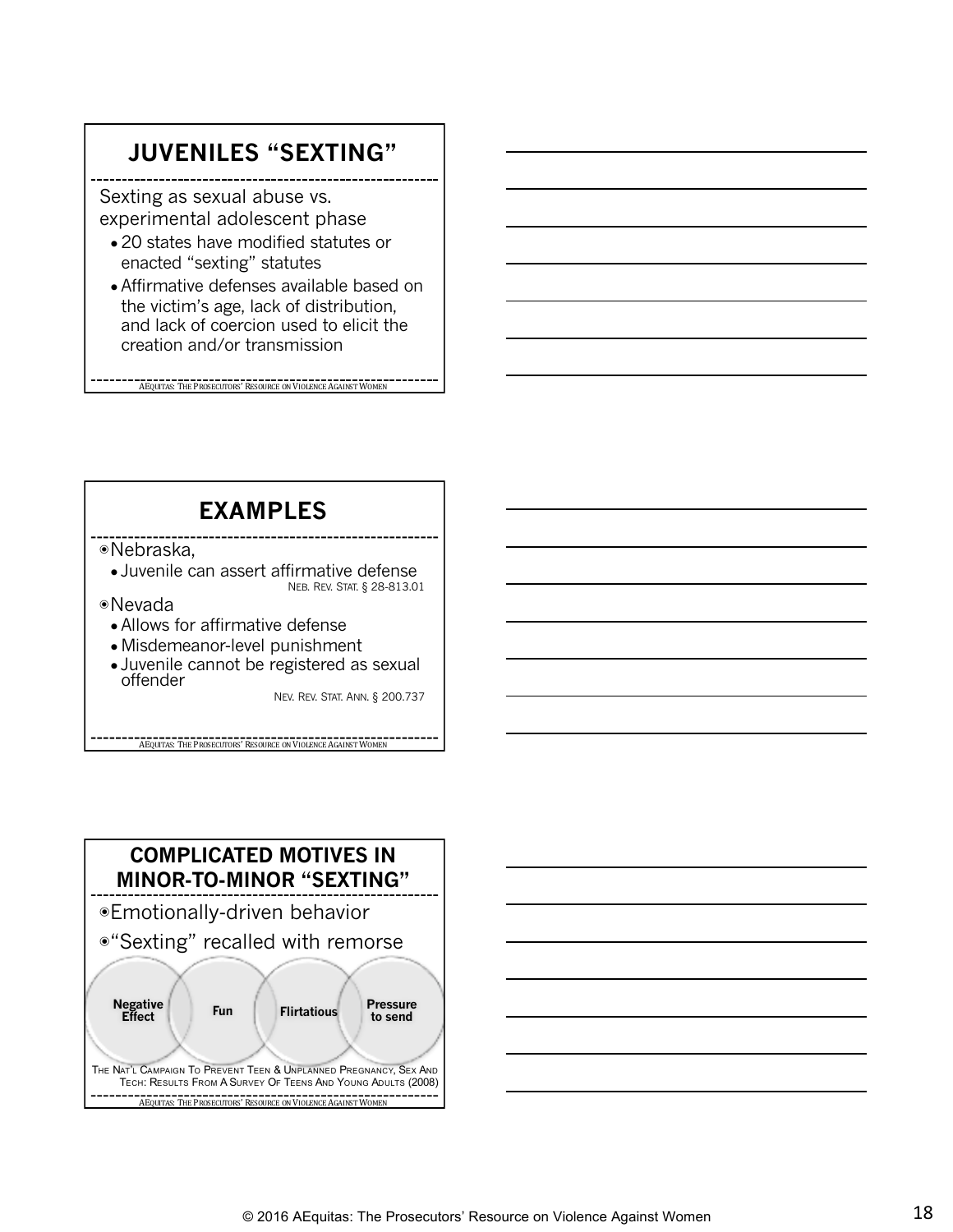### **ANALYSIS**

- ◉ Law enforcement must not assume "sexting" is innocuous
	- Review of cases referred to law enforcement showed that  $\sim$ 66 $\%$  cases involved criminal behavior
	- Adults or minors engaged in nonconsenual, malicious, or abusive behavior
- ◉ Potential harm is immediate, permanent, enduring
	- THE NAT'L CAMPAIGN TO PREVENT TEEN & UNPLANNED PREGNANCY, SEX AND TECH: RESULTS FROM A SURVEY OF TEENS AND YOUNG ADULTS (2008)

**ACCULTAS:** THE PROSECUTORS' RESOURCE ON VIOLENCE AGAINST WOMEN AFTER PROSECUTORS' RESOURCE ON VIOLENCE AGAINST WOMEN

#### **PROSECUTORS MUST BE VIGILANT**

Investigating, charging, resolving cases involving minor-to-minor sexting; factors include:

- ●Consensual or coerced
- ●Images distributed or uploaded
- ●Assessing images' potential harm

**ACQUITAS:** THE PROSECUTORS' RESOURCE ON VIOLENCE AGAINST WOMEN

#### **"REVENGE PORN"**

◉34 states + DC have laws

- ◉Almost all other states have pending laws
- ◉Federal law proposed

*34 states + DC have revenge porn laws***,** CYBER CIVIL RIGHTS INITIATIVE, http://www.cybercivilrights.org/revenge-porn-laws/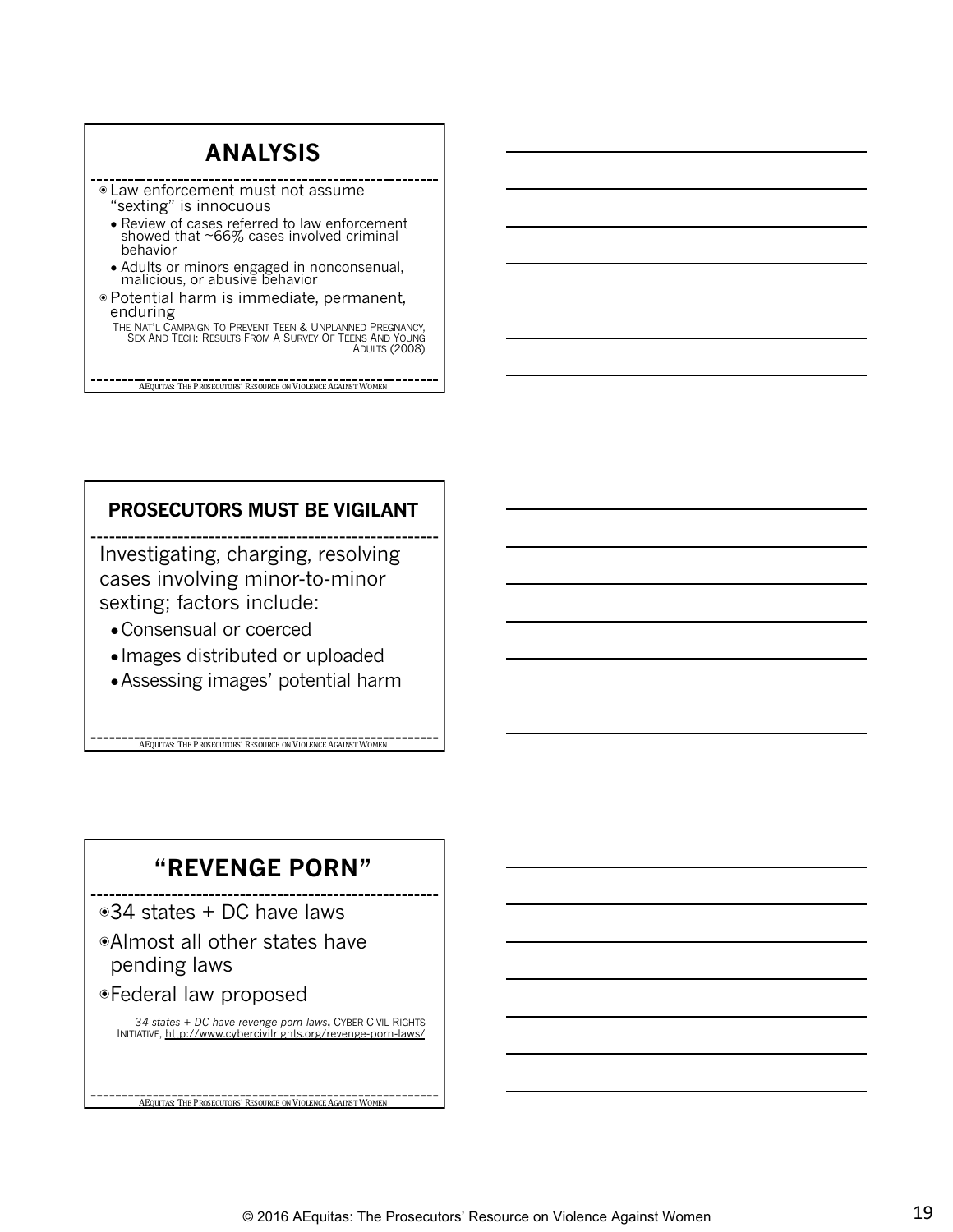#### Lawmaker pushes back at Peter Thiel's mention of her 'revenge porn' bill

"It is not 'the Gawker bill' or the 'revenge porn bill,'" she said. "It is the Intimate Privacy Protection Act, and it does exactly what its name suggests: protects the intimate privacy of all individuals."

David McCabe, *Lawmaker pushes back at Peter Thiel's mention of her 'revenge porn' bill,* THEHILL, (Aug. 16, 2016), http://thehill.com/policy/technology/291617-lawmaker-pushesback-on-gawker-case-backer-thiels-mention-of-her-bill (discussing Rep. Jackie Speier (D-Calif.) proposed bill)

### **STATUTORY CONSTRUCTION**

- ◉Distribute or publish images online or via electronic means
- ◉Victim must be identifiable
- ◉Offender must have the intent to cause harm, distress, or harassment
- ◉Offender must know that the victim did not consent

**AEQUITAS:** THE PROSECUTORS' RESOURCE ON VIOLENCE AGAINST WOMEN

## **QUESTIONS**

◉What does it mean to publish?

- ◉Website or messages?
- ◉Identify victim by name?
- ◉What is the required intent?
- ◉Can lack of consent be implied?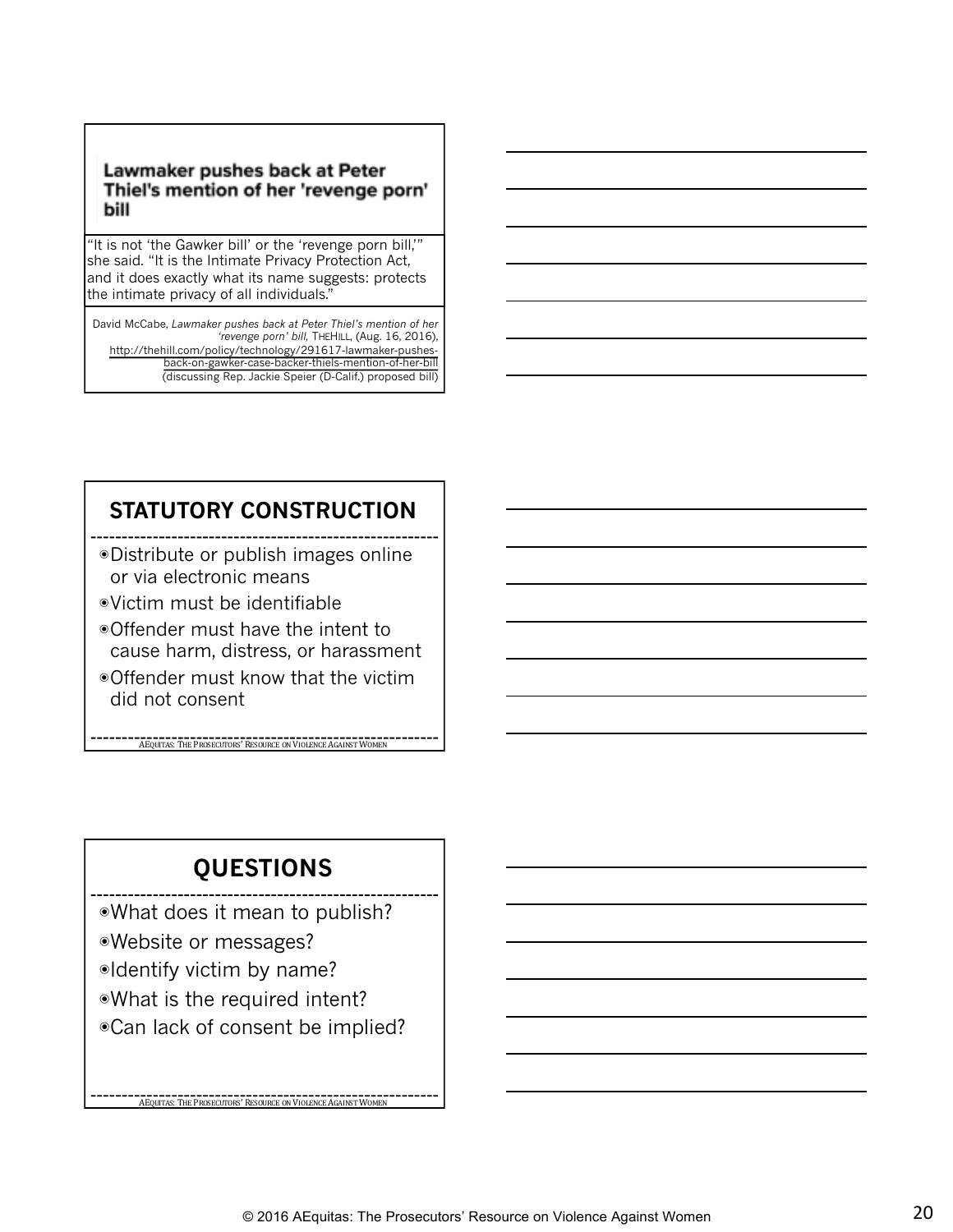## **APPLICATION**

◉California, December 2014

- First successful prosecution
- Under disorderly conduct law
- ◉California also approved amendment
	- Includes unlawful distribution of "selfies" shared with offender CAL. PENAL CODE  $\S$  647(j)(4)(A)

AEQUITAS: THE PROSECUTORS' RESOURCE ON VIOLENCE AGAINST WOMEN

## **REVISIONS**

◉Laws must be narrowly written to overcome First Amendment challenges

◉New or untested statutes may need revisions due to changing technology

**AEQUITAS: THE PROSECUTORS' RESOURCE ON VIOLENCE AGAINST WOMEN** 

## **PROSECUTING IMAGE EXPLOITATION**

**General Strategies**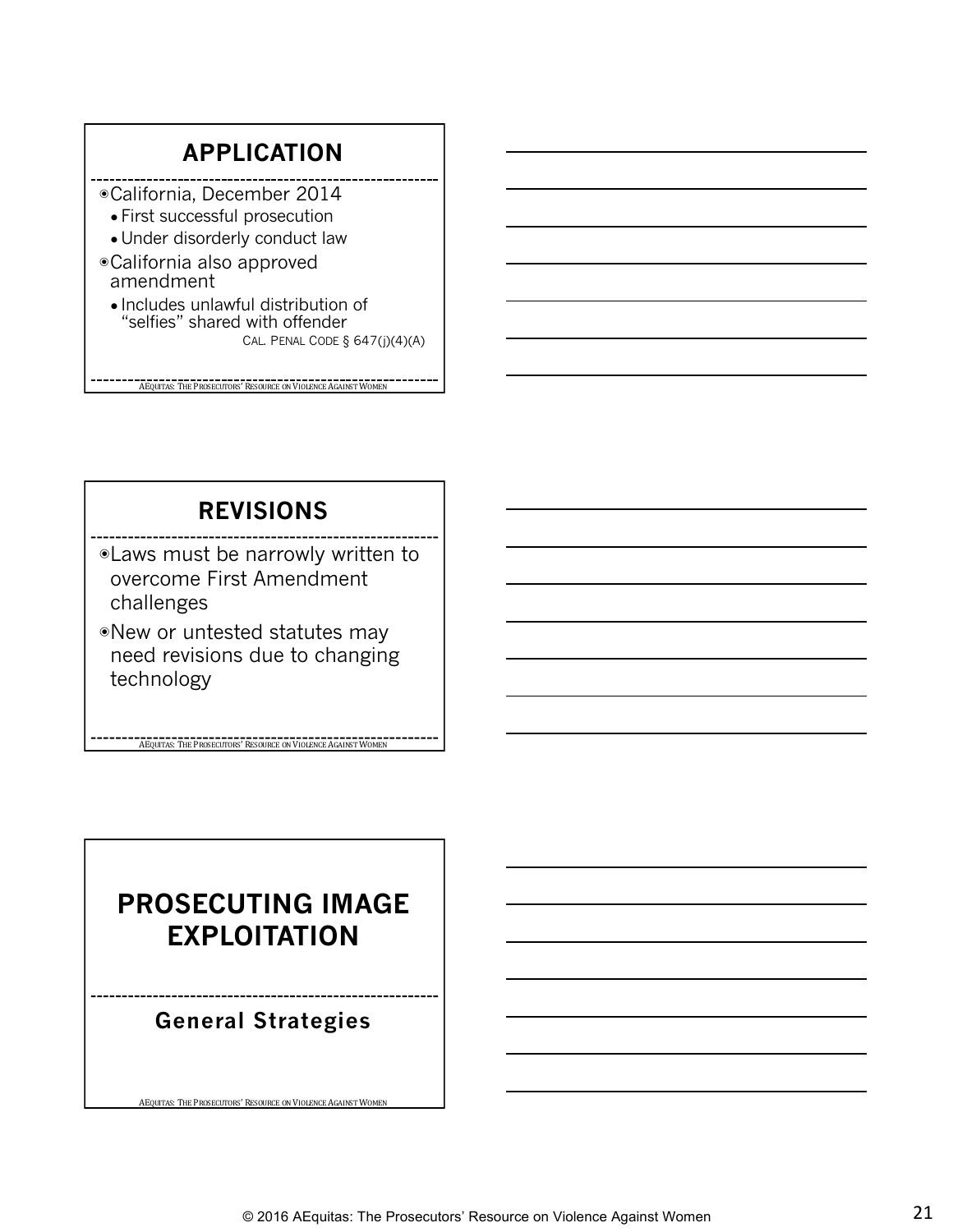

#### **INTIMATE PARTNER VIOLENCE**

Image exploitation part of ongoing pattern of abuse and stalking

- Multiple acts encompassing offender's criminal activity
- Charged or introduced as prior bad acts
- Shows the context of the relationship

AEQUITAS: THE PROSECUTORS' RESOURCE ON VIOLENCE AGAINST WOMEN

●Provides proof of offender's intent



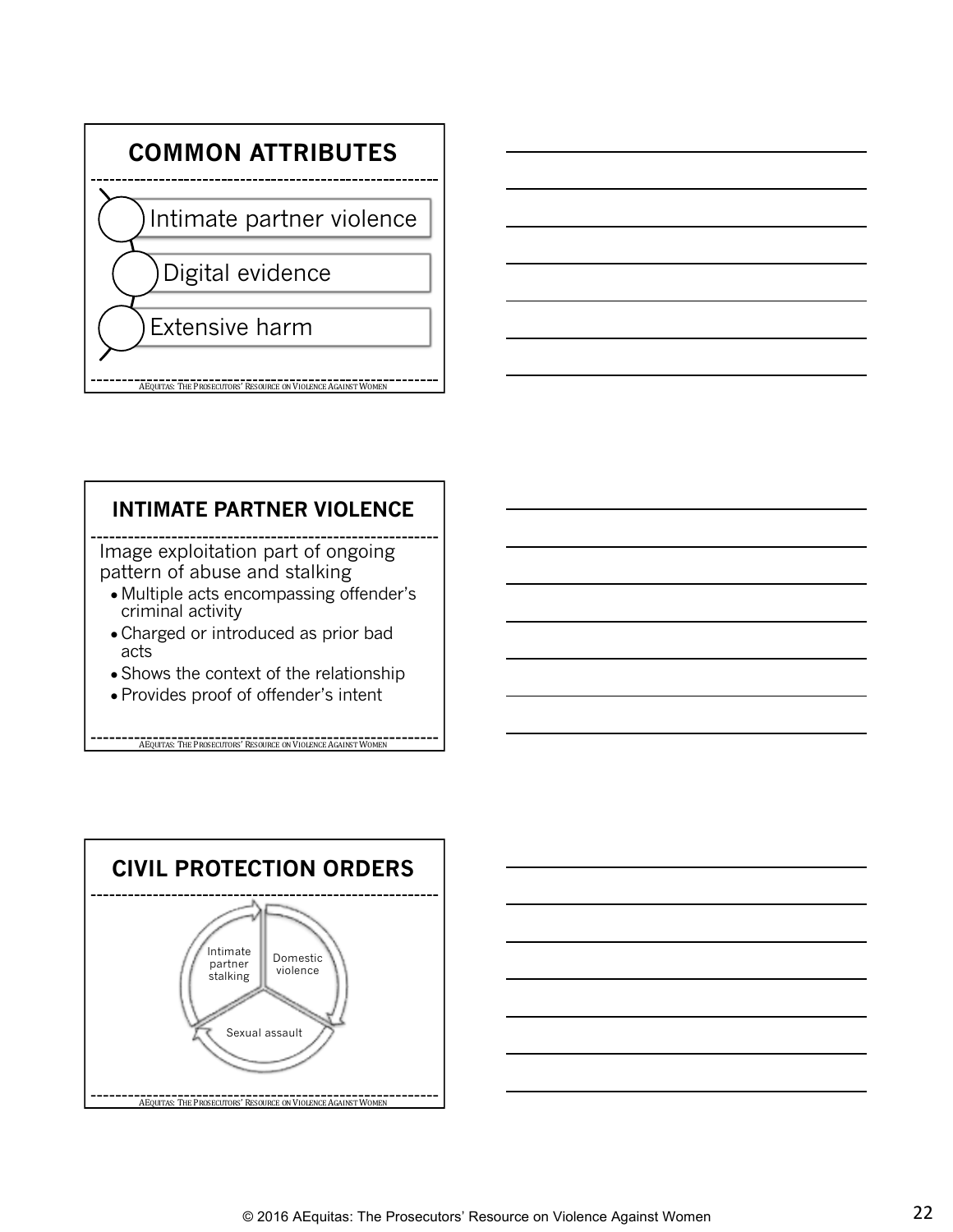## **PROTECTION ORDERS**

Specific language

- ●Prohibiting online communication
- ●Prohibiting use of victim's image
- ●Prohibiting indirect contact
- ●Other prohibitions particular to facts

**CHARGING DECISIONS**

**AEQUITAS: THE PROSECUTORS' RESOURCE ON VIOLENCE AGAINST WOMEN** 

- ◉Domestic violence and stalking statutes may apply
- ◉Charge each discrete offense
- ◉Charge each "victim," including family, friends, new intimate partners, and/or co-workers who received images

**ACQUITAS:** THE PROSECUTORS' RESOURCE ON VIOLENCE AGAINST WOMEN

## **DIGITAL EVIDENCE**

◉Offenders use electronic means to perpetrate their crimes

- ◉Evidence at Trial:
	- ◉Testimony
	- ◉Screenshots
	- ◉Forensic examinations

Jane Anderson, *Following the Digital Breadcrumbs: Utilizing Technology in Sex Trafficking Prosecutions*, AEQUITAS (Dec. 12, 2014), http://www.aequitasresource.org/trainingDetail.cfm?id=11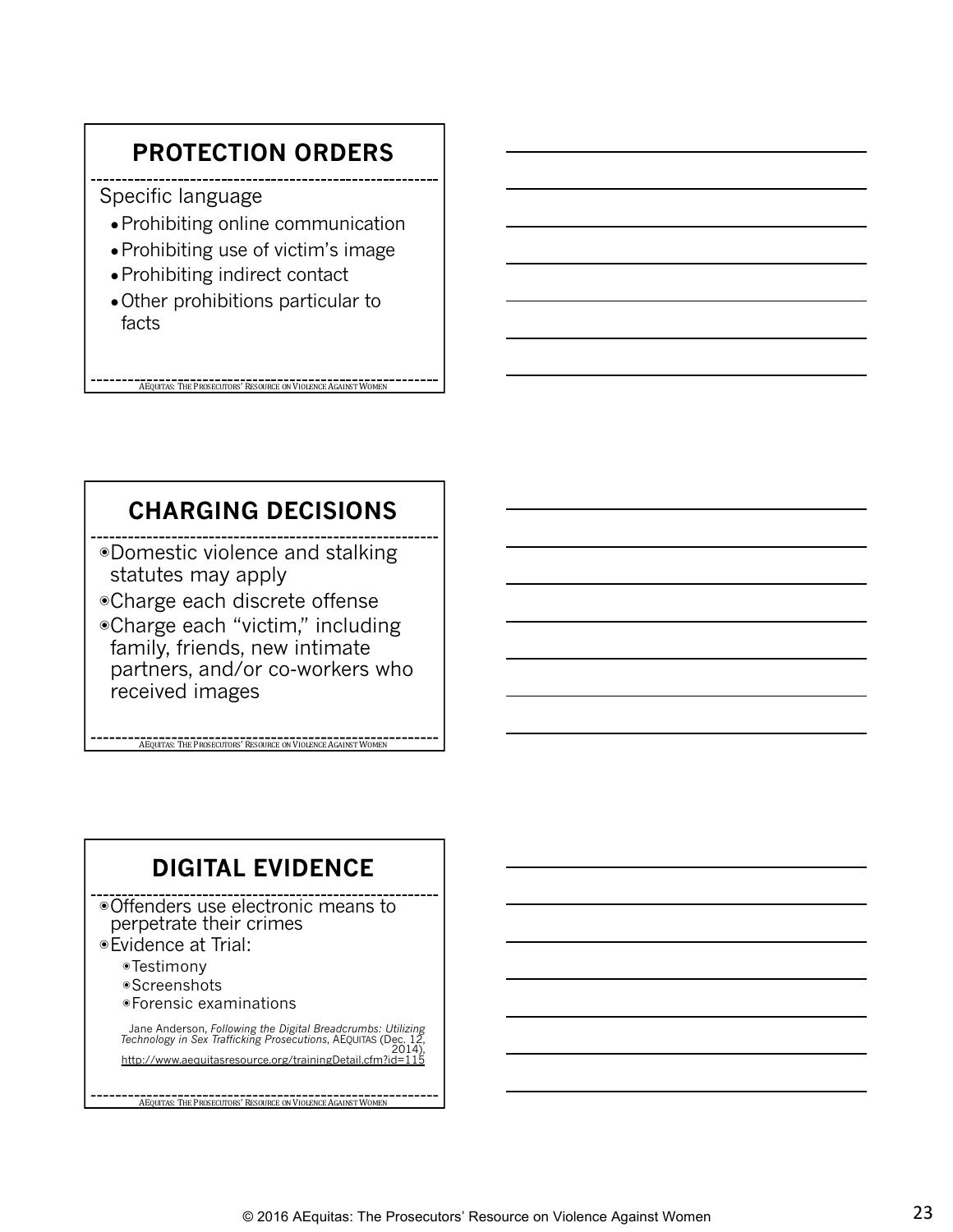# **EXTENT OF HARM**

Court or jury must be informed of full extent of harm inflicted

- Victim impact statements
- Testimony from victim, family and friends
- Victim's counselor / therapist ◉ONLY if victim approves and it does not pierce confidentiality

**AEQUITAS:** THE PROSECUTORS' RESOURCE ON VIOLENCE AGAINST WOMEN

## **IMAGE EXPLOITATION**

#### **Not just a temporary "scandal"**

AEQUITAS: THE PROSECUTORS' RESOURCE ON VIOLENCE AGAINST WOMEN

**TYPES OF HARM**

◉Monetary harm

- ●Loss of employment
- ●Medical expenses incurred
- ◉Professional harm
- ◉Harm to relationships
- ◉Ability to live a full and complete life, including online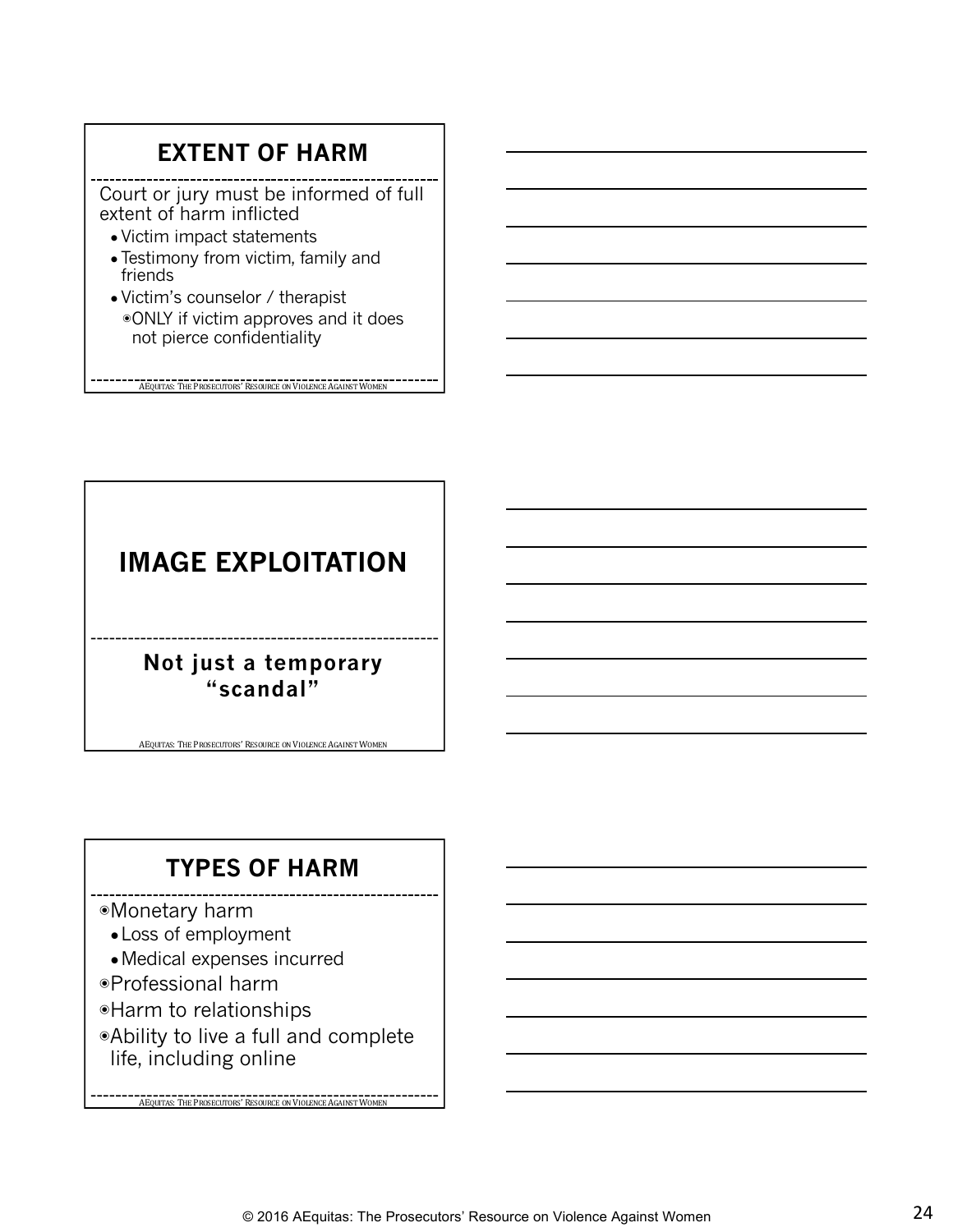## **IMAGE EXPLOITATION**

- ◉Can cause infinite harm to victim and his / her family
- ◉Existing criminal laws provide avenues for offender accountability
- ◉Consequences can be grave

**AEQUITAS:** THE PROSECUTORS' RESOURCE ON VIOLENCE AGAINST WOMEN

**RESOURCES** ◉ cyberrightsproject.com ◉ cybercivilrights.org ◉ cagoldberglaw.com satona, arresto<br>la ded pomorisi<br>voltimo ● withoutmyconsent.org **CCRI** NNEDV ◉ endrevengeporn.org ◉ womenagainstrevengeporn.com ◉ dmcadefender.com ◉ copybyte.com **e** nnedv.org **END** REVENGE PORN **AEQUITAS: THE PROSECUTORS' RESOURCE ON VIOLENCE AGAINST WOMEN**